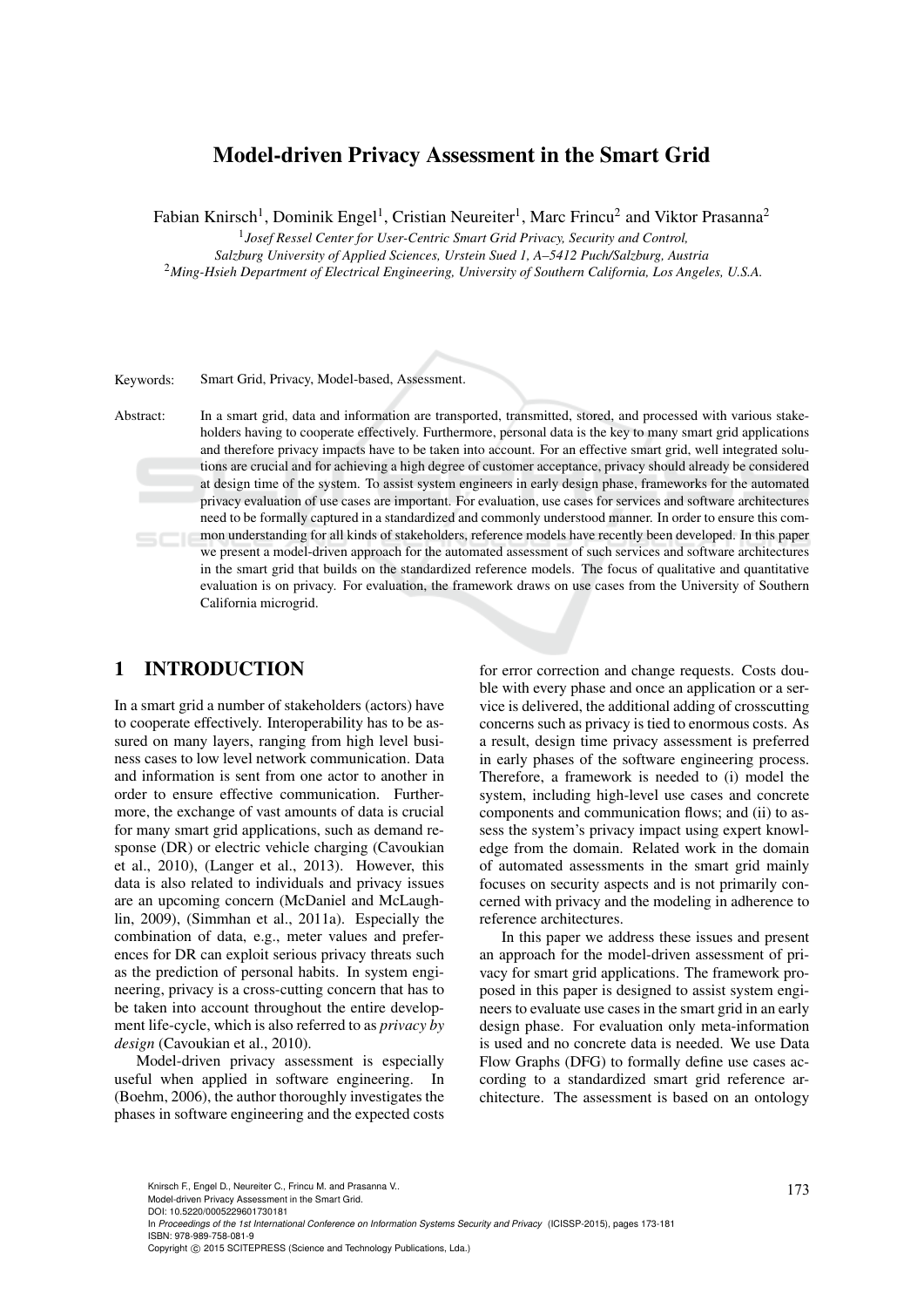driven approach taking into account expert knowledge from various domains, including customer views on privacy as well as system engineering concerns. The output is a set of threats and a quantitative analysis of risks, i.e., a number indicating the strength of that threat. To evaluate the system we draw on insights from the University of Southern California microgrid. The primary contributions of this paper are (i) the use of DFGs to model use cases in the smart grid; (ii) the usage of DFGs for a quantitative privacy assessment; and (iii) the use of an ontology driven approach to capture domain knowledge.

The remainder of this paper is structured as follows: In Section 2 related work in the area of smart grid reference architectures, privacy evaluation and automated assessment tools is presented. In Section 3 the architecture of the proposed framework and its components are described. This includes the concept of DFGs for modeling use cases in the smart grid, the principal design of the ontology and the mapping of data flow graphs to the ontology, the methodology for defining threat patterns and finally, how these patterns are matched to use cases. The framework is evaluated with a set of representative use cases in Section 4. Section 5 summarizes this paper and gives an outlook to further work in this area.

### 2 RELATED WORK

In this section related work in the field of smart grid reference architectures, privacy evaluation and assessment as well as automated assessment tools are presented. Often, privacy and security are used interchangeably. For the purpose of this paper we refer to privacy as legally accessing data but not using it for the intended purpose. Security, by contrast, would involve the illegal acquisition of data. In both cases, the well established and widely understood terminology from security assessment is used, i.e., *threat*, *attacker*, *vulnerability* and *countermeasure*.

### 2.1 Reference Models

Stakeholders in the smart grid come from historically different areas, including electrical engineering, computer science and economics. To ensure interoperability and to foster a common understanding, standardization organizations are rolling out reference models and road maps. In the US the NIST Framework and Roadmap for Smart Grid Interoperability Standards (National Institute of Standards and Technology, 2012) and in the EU the Smart Grid Reference Architecture (CEN, Cenelec and ETSI, 2012b) were

published. The European Smart Grid Architecture Model (SGAM) is based on the NIST Framework, but extends the model to better meet European requirements, such as distributed energy resources. In this paper we investigate use cases from the US. In particular we are focusing on use cases from the University of Southern California microgrid and we thoroughly discuss a typical DR use case. Investigations have, however, shown that for the purpose of this project all use cases from the US can be directly mapped to the European SGAM without the loss of information. Therefore we propose the utilization of the SGAM for two reasons: (i) the SGAM builds on the NIST model and allows to capture both, use cases from the US and the EU; and (ii) with the SGAM Toolbox (Dänekas et al., 2014) present a framework for modeling use cases based on the SGAM; in that way formally modeled use cases are the input for the evaluation.

#### 2.2 Privacy

Privacy (and security) issues in the smart grid are addressed by standards in the US (National Institute of Standards and Technology, 2010) and the EU (CEN, Cenelec and ETSI, 2012a). Privacy, in specific, has no clear definition. According to a thorough analysis in (Wicker and Schrader, 2011), privacy can be defined as the right of an individual's control over personal information. More formally this is defined by (Barker et al., 2009) in a four dimensional privacy taxonomy. The dimensions are *purpose*, *visibility*, *granularity* and *retention*. The *purpose* dimension refers to the intended use of data, i.e., what personal information is released for. The purpose ranges from single, a specific use only, to any. *Visibility* refers to who has permitted access. The range is from owner to all/world. *Granularity* describes to what extent information is detailed. The *retention* dimension finally is the period for storage of data. In any case, privacy is assured if all these dimensions are communicated clearly and fully disclosed to data owners and the compliance to the principles is governed. Hence, data is collected and processed for the intended purpose only, and the degree of visibility, granularity and retention is at the necessary minimum.

#### 2.3 Assessment Tools

To measure the degree to which systems adhere to privacy requirements, approaches for automated qualitative assessments (resulting in statements of possible privacy impacts due to privacy critical actions or relationships) and quantitative assessments (resulting in a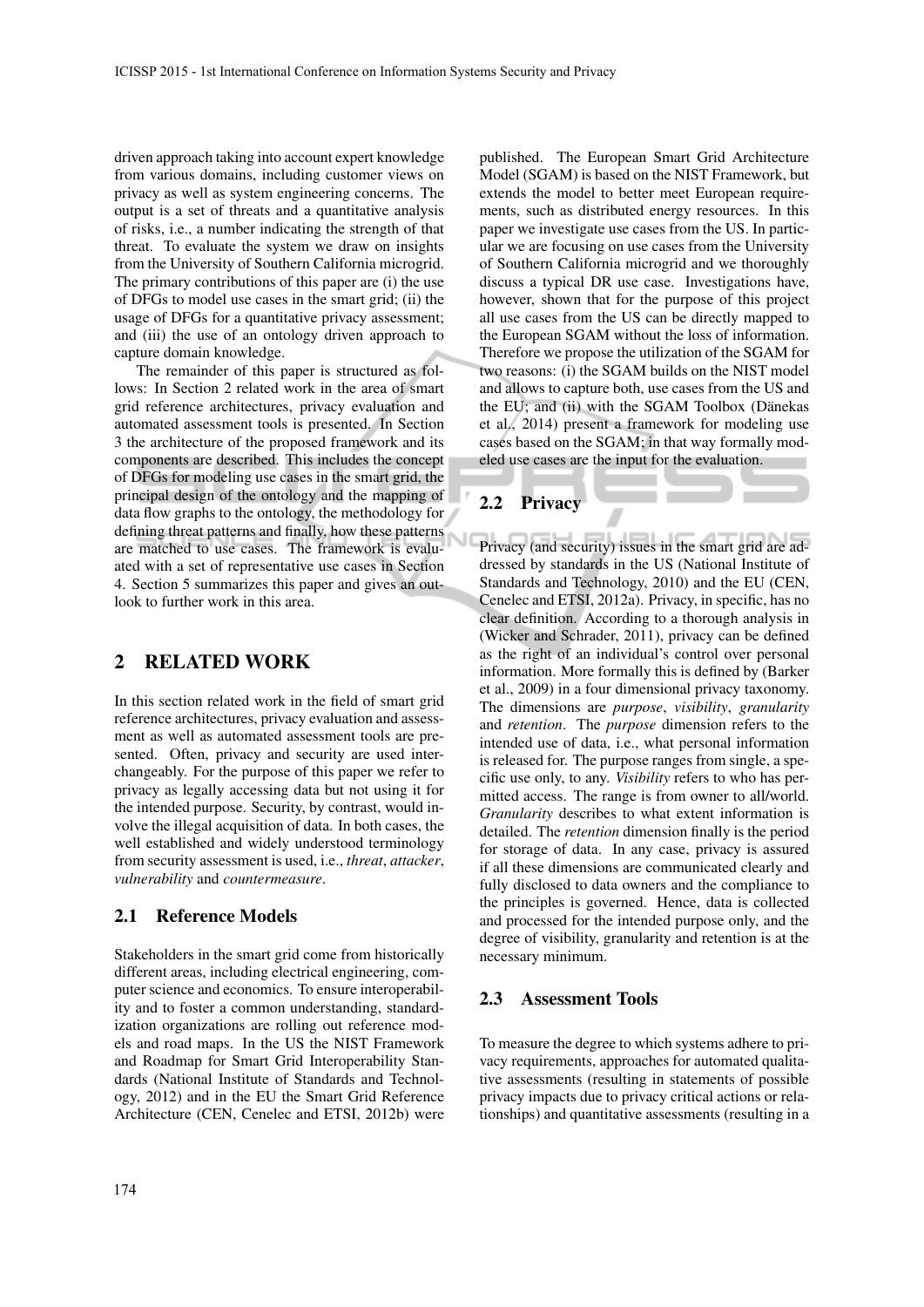numeric value that determines the risk of privacy impacts) exist.

In (Ahmed et al., 2007), the authors present an approach towards ontology based risk assessment. The authors propose three ontologies, the *user environment ontology* capturing where users are working, i.e., software and hardware, the *project ontology* capturing concepts of project management, i.e., work packages and tasks and the *attack ontology* capturing possible attacks, e.g., non-authorized data access, virus distribution or spam emails. For a risk assessment, attacks (defined in the attack ontology) are matched with information available from the other ontologies. For a quantitative assessment, the annual loss expectancy is calculated by combining a set of harmful outcomes and the expected impact of such an outcome with the frequency of that outcome. The approach presented by Ahmed et al. is designed for security issues and does not explicitly cover privacy assessments.

In (Kost et al., 2011) and (Kost and Freytag, 2012) an ontology driven approach for privacy evaluation is presented. The aim of these papers is to integrate privacy in the design process. High-level privacy statements are matched to system specifications and implementation details. The proposed *privacy by design* process includes the following phases: identification of high-level privacy requirements, translation of abstract privacy requirements to formal privacy descriptions, realization of the requirements and modeling of the system and analyzing the system by matching formal privacy requirements to the formal system model. Contrary to our work this approach is not focused on use cases in the smart grid and therefore does not model systems based on a standardized reference architecture.

A workflow oriented security assessment is presented in (Chen et al., 2013). This approach is not based on ontologies but on argument graphs. The presented framework uses *security goal*, *workflow and system description*, *attacker model* and *evidence* as an input. This information is aggregated in a discriminative set of argument graphs, each taking into account additional input. Nodes in the graph are aggregated using boolean expressions and the output is a quantitative assessment of the system. Instead of focusing on workflow analysis using graphs, we model systems as a whole in adherence to the standardized reference architecture using an ontology driven approach to integrate expert knowledge.

A considerably broader approach for an assessment tool that incorporates both, the balancing of privacy requirements and operational capabilities is presented in (Knirsch et al., 2015). This work presents a graph based approach that allows the modeling of

systems with respect to the operational requirements of certain nodes (e.g. metering at a certain frequency) and the impact of privacy restrictions on subsequent nodes. The authors further present an optimum balancing algorithm, i.e. to what extent restrictions gained from privacy enhancing technologies and the necessary operational requirements can be combined. However, this needs sufficient information on how privacy is impacted by certain use cases which is provided by this work.

## **ARCHITECTURE**

This section is dedicated to an architectural overview as well as a detailed discussion of the components. Figure 1 shows the principal components of the proposed architecture, including input and output. For a privacy assessment, the framework accepts two inputs, a use case *UC* modeled as a DFG in adherence to the SGAM and a set of threat patterns *T*. In order to qualitatively analyze this input the use case is mapped to individuals  $-$  i.e., instances of classes  $-$  of an ontology (sometimes referred to as the *assertion box, ABox* (Shearer et al., 2008)). The corresponding class model (sometimes referred to as the *terminological box, TBox* (Shearer et al., 2008)) is based on the SGAM. This qualitative analysis provides explicit and implicit information about the elements from the DFG: actors, components, information objects and their interrelation. The results of the qualitative assessment are the input for the subsequent quantitative analysis. The output of that analysis is finally a class *c* from a set of classes *C* that the use case is assigned to. A threat pattern *t* is used to describe potential threats, where  $t \in T$  and a class  $c$  represents a subset of threats *T* ∗ . A class *c* describes how threat patterns and the qualitative results are combined, which is presented as a threat matrix as an output. Note that the terminology *threat matrix* is borrowed from security analysis and that the output is not a matrix in the mathematical sense. A threat matrix compares a set of threats and the risk for these threats. Formally, the classifier is defined as Assign *UC* to  $c_i$  if  $t \in T_i^*$ ,  $\forall t \in T, 1 \le i \le \{C\}$ . A threat exploits a set of vulnerabilities and is mitigated by a set of countermeasures. Each threat pattern can be evaluated for itself or multiple patterns are combined to classes of threats. A vulnerability is any kind of privacy impact for any kind of stakeholder or actor. Threats are evaluated using the attack vector model which is adapted from security analysis and defined in detail later in this paper. In general, an attack is feasible, if given (i) an attacker; (ii) a privacy asset; and (iii) the resources to perform the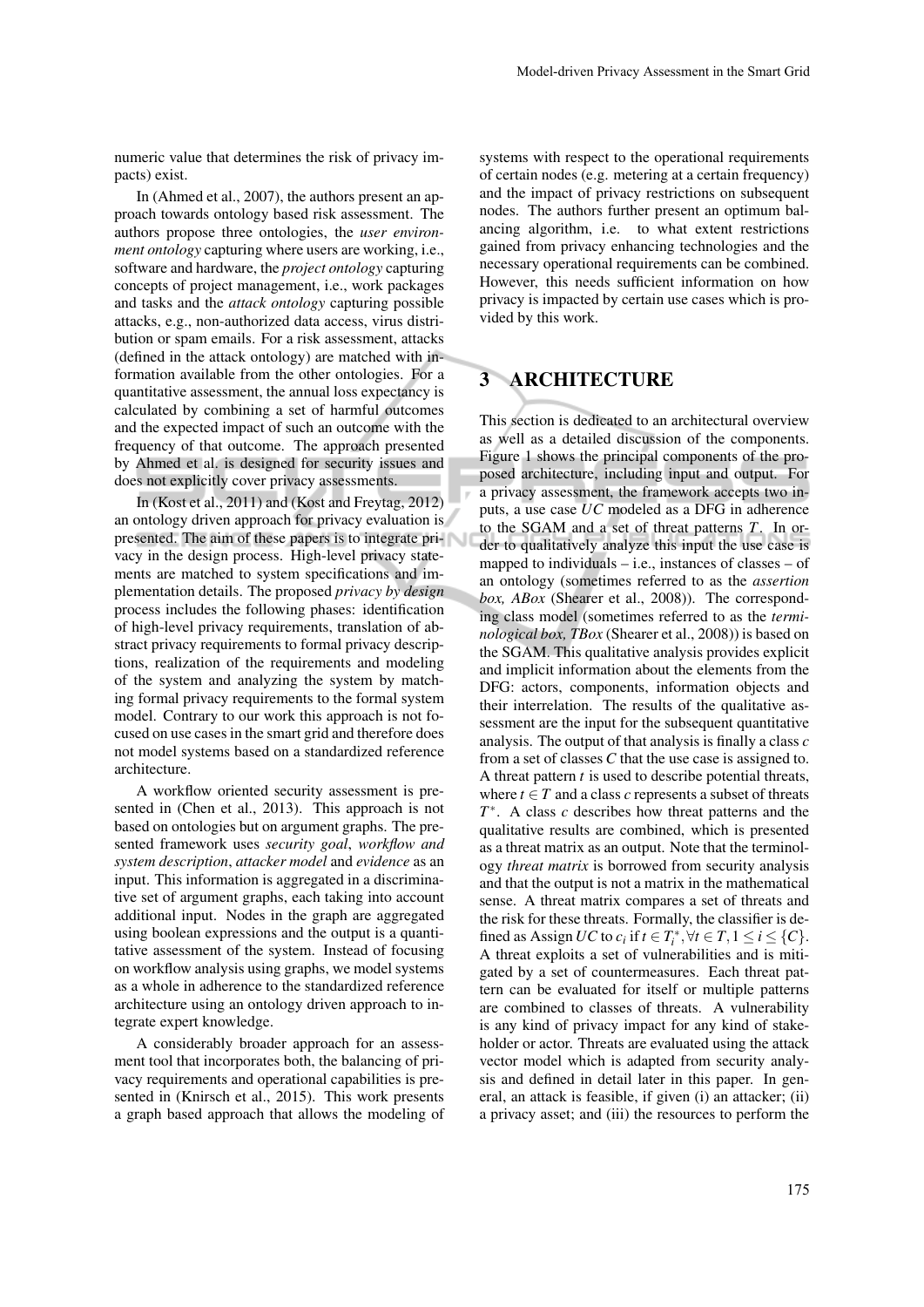

Figure 1: Architecture overview showing input, output, components and principal information flows of the framework.

attack. Hence, a receiver or collector of privacy critical data items is potentially able to access these assets and to use them in a way not corresponding to the original purpose. This is formally represented as  $\langle$  data access, privacy asset, attack resources $\rangle$ .

N

### 3.1 Data Flow Graphs

In order to qualitatively and quantitatively assess the privacy impact of a use case a formalization is crucial. In this section we introduce the concept of Data Flow Graphs (DFG) for the smart grid based on a model-driven design approach originally presented in (Dänekas et al., 2014) and (Neureiter et al., 2013). DFGs formally capture all aspects of use cases in the smart grid in adherence to the SGAM. They contain high-level business cases as well as detailed views of a system's characteristics such as encryption and protocols. DFGs are a powerful tool as they allow both, easy modeling and full adherence to the reference architecture. Furthermore, in the graph relationships between actors, as well as the transported information objects (IO) are modeled. Nodes in a graph represent business actors, system actors or components and edges represent data flows annotated with IOs. In accordance to the standard (CEN, Cenelec and ETSI, 2012b), DFGs consist of the following five layers:

- 1. Business Layer. In a DFG this layer is a high level description of the business case. Business actors, their common business goal and their business requirements are modeled.
- 2. Function Layer. The function layer details the business case by mapping business actors to system actors and by dividing the high level business goals in use cases and steps.
- 3. Information Layer. This layer describes information flows in detail. System actors communicate to each other through IOs. IOs are characterized by describing information attributes on a metalevel. An IO is one of the key data used for classification and is discussed in greater detail below.
- 4. Communication Layer. The communication layer is a more detailed view on communication taking into account network and protocol specifications.
- 5. Component Layer. In a DFG this layer contains concrete components. Therefore system actors are mapped to components and devices.

Each layer is a directed graph. Both, nodes and edges can have attributes. The semantics, however, are varying. For instance, where attributed edges in the business layer describe a business case, in the information layer concrete meta-data of communication flows are captured. Even though implicitly covered in the model presented above, for automated evaluation we introduce two additional layers: Between business and function layer we include the *Business Actor to System Actor Mapping* and between communication and component layer the *System Actor to Component Mapping*. This allows to capture the complexity of use cases on different levels while still maintaining the cross-layer relationship between high-level business actors and their representation as components. These layers are directed graphs as well, with edges indicating the mapping. The mapping defines a one to many relationship from business actors to system actors and from system actors to components. In the European Smart Grid Reference Architecture with the SGAM Methodology an approach for mapping use cases to the reference model is suggested. DFGs build on this methodology focusing on actors and their interrelation. An implementation for modeling DFGs in UML is available as the *SGAM Toolbox*<sup>1</sup> . Data Flow Graphs contain explicit information (what is modeled) and implicit information (what can be concluded). Conclusions are drawn using ontology reasoning.

#### 3.2 Ontology Design

The ontology driven approach for classification has been chosen for two main reasons: (i) ontologies are powerful for capturing domain knowledge explicitly; and (ii) through logic reasoning (Shearer et al., 2008) ontologies are a source for implicit knowledge. The power of ontologies to formally capture knowledge and how to draw conclusions is discussed in (Guarino et al., 2009). The power of reasoning for gaining

<sup>1</sup>http://www.en-trust.at/downloads/sgam-toolbox/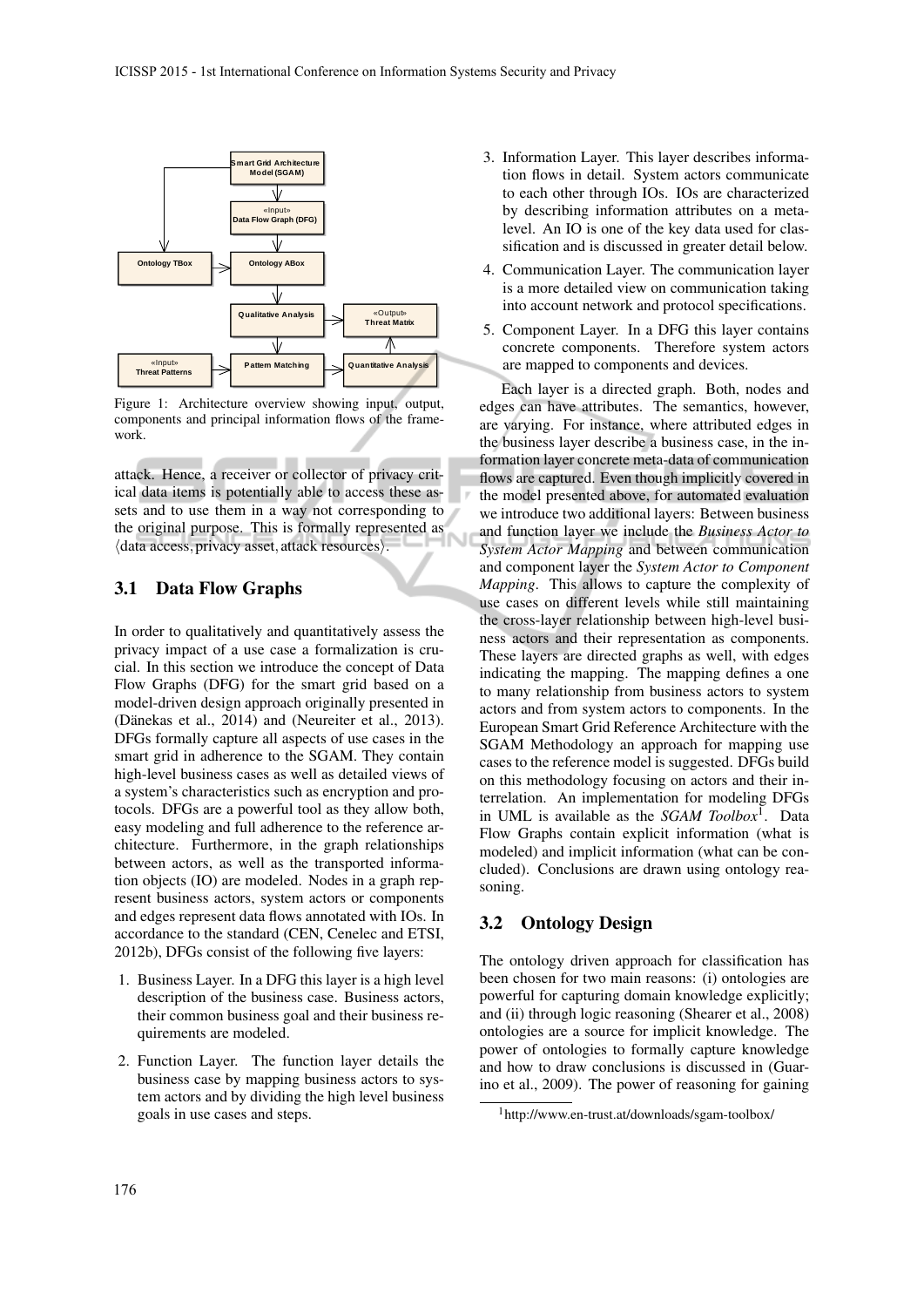additional, implicit knowledge can easily be outlined with two examples: In a DFG, information objects may be sent from an actor *A* to an actor *B* and from there to another actor *C*. This is explicitly modeled in the DFG. A reasoner in an appropriate ontology, however, may conclude directly the transitivity, hence that actor *A* in fact sends information to actor *C*. Another example is concerned with compositions of data. An information object  $I_1$  may contain sensitive data and it may be used by an actor *D* to compose another information object  $I_2$  that is sent to a collecting actor *E*. It is not explicitly modeled in the DFG, but it can be concluded by the reasoner, that *E* receives an information object which is of type sensitive data since  $I_2$  is a composition of  $I_1$ . The ontology we propose here is designed to capture all aspects of a DFG. The ontology is modeled in  $\text{OWL}^2$  and class expressions are stated in Manchester Syntax<sup>3</sup>. Therefore, all components available for modeling DFGs are represented either directly or as an abstraction in the ontology (referred to as the *TBox*). The DFG is represented in the ontology as a set of individuals (referred to as the *ABox*). Figure 2 depicts the principal classes and relationships of the ontology and therefore the most relevant concepts for mapping a DFG to the ontology. This view shows the main classes and relationships for illustration purposes only; our current ontology comprises more than 60 classes, data properties and object properties. Crucial concepts represented immediately, include which actor sends or receives which data and IO and how these IOs are composed. Furthermore, a set of pre-classifiers is defined to determine implicit knowledge.

These classifiers are OWL classes using an equivalent class expression in Manchester Syntax. For instance, to determine if some aggregation consists of direct personal data, the following expression is used: Data and isAggregationOf some DirectPersonalData. To determine the multiplicity of the sending actor and if the data is a composition sent by many of such actors, more elaborate expressions can be phrased: Data and isSentBy some Actor and Multiplicity value "n" and isCompositionOfMany some Data.

#### 3.3 Threat Patterns

In this paper we evaluate the privacy impact on customers, thus we identified the following list of typical high-level threats based on literature reviews (Cavoukian et al., 2010), (Langer et al., 2013), (Simmhan et al., 2011a). These threats have been



Figure 2: Principal components of the ontology, showing a subset of the relationships between actor and data.

modified in order to be more representative for the use cases from the University of Southern California microgrid that are investigated in this paper. Subsequently, IOs that may cause these threats are determined.

Customer Presence at Home. This privacy concern is discussed in (Cavoukian et al., 2010). To potentially determine a person's presence at home, some device in the customer premises is needed. This device collects data at a certain frequency, high enough to have a resolution that allows to draw conclusions on the energy usage of specific devices. Furthermore, data collected from that device needs to be sent to another actor (i.e., a utility). At the utility an individual or a system needs to have access to the data in an appropriate resolution. Since we always assume that data is accessed legally, we do not focus on unallowed data access. Additionally, the total delay of the data transmission is of relevance. If data is collected and transmitted in almost real time the presence at home can be determined immediately. If data is available with a delay only, the analysis of past events and predictions might be possible. If this information is published, an attacker might exploit this vulnerability in order to break in the house.

Tracking Customer Position. This threat is especially interesting for electric vehicle charging. Assuming the customer has some identification towards the charging station, at least the location, a timestamp and the amount of energy consumed will be recorded for billing. Depending on the design of the infrastructure only little information will be sent to the operator or a very detailed profile of the customer is maintained. Here, the multiplicity of the actors is crucial and the fact that different actors have access to the same data. Attacks for this threat are described in (Langer et al., 2013), e.g., using information for targeted ads, for tracking movements to certain places or to infer the income based on recharges.

#### 3.4 Pattern Matching

Actual classification is done in the pattern matching process. For each actor in the DFG and the ontology,

<sup>2</sup>http://www.w3.org/TR/owl-features/

<sup>3</sup>http://www.w3.org/TR/owl2-manchester-syntax/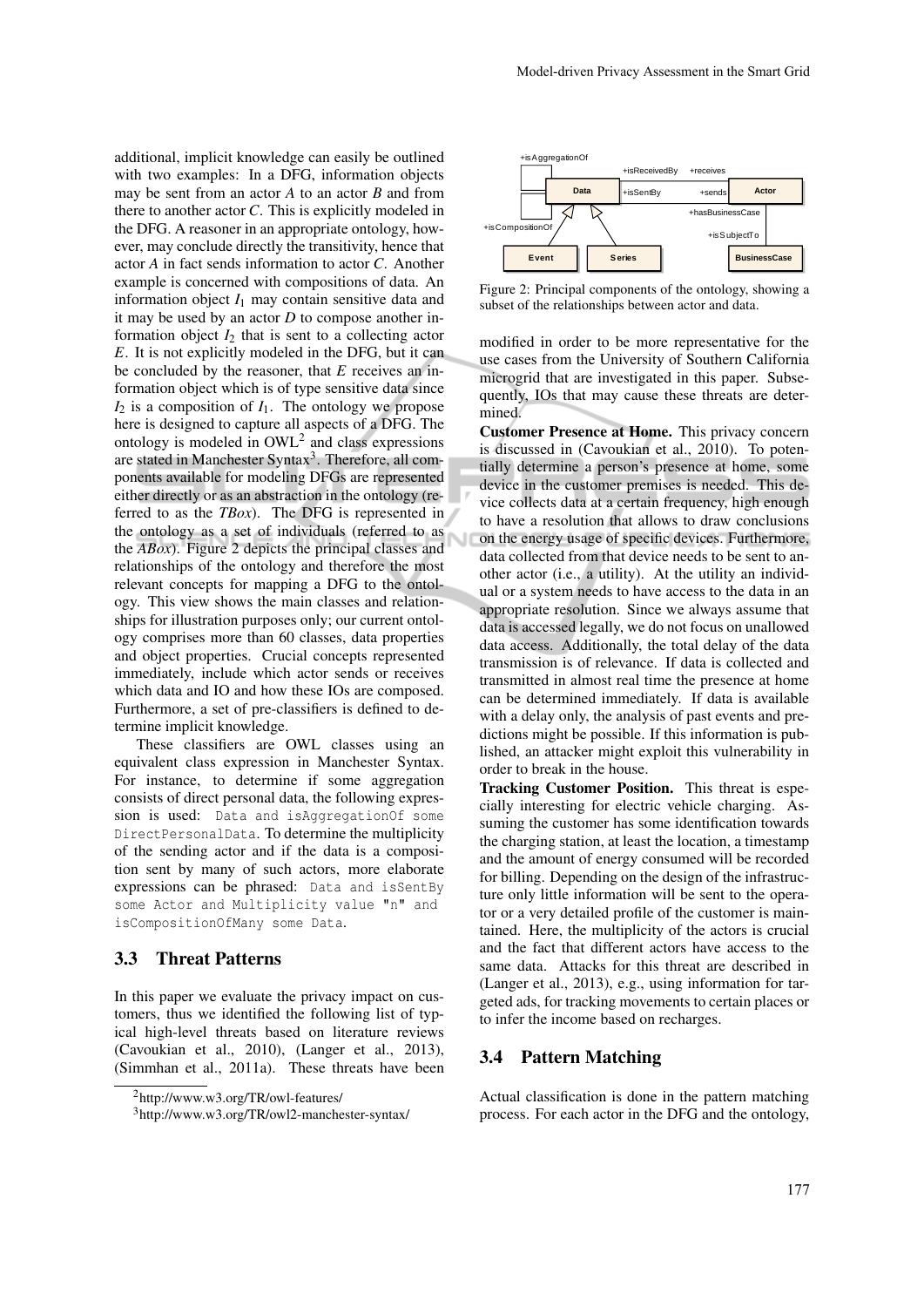respectively, the attack vector is determined, i.e., to which resources does an actor have access and what is the effort. If that shows feasible matching this is seen as a threat. It can be retrieved immediately from the ontology if an actor has access to a certain IO. This is done by evaluating actor and data object properties and by incorporating information from the pre-classifiers. Furthermore, relationships on the business layer and data properties such as encryption are taken into account. The following, discriminative set of classifiers is used to determine potential threats: first, for each information object the data provider and the data collector are determined (according to the terminology defined in (Barker et al., 2009)) and it is assessed who has access to the data. This yields a list of three-tuples in the form  $\langle$  information object (IO), data provider (DP), data collector  $(DC)$ ). Then it is determined if an information object either contains sensitive or direct personal data (according to the terminology defined in (The European Parliament and the Council, 1995)). This yields another three-tuple in the form  $\langle$  information object (IO), sensitive (S), direct personal  $(DP)$ . Finally it is determined if the attacker has actual data access, yielding one more three-tuples in the form  $\langle$  information object (IO), data collector (DC),  $\arccos( A)$ . Data  $\arccos( A)$ . depends on the relationship of actors, on data resolution, retention and encryption. Matching these tuples to each other results in the components of the attack vector, recalling (data access, privacy asset, attack resources) yields  $\langle \langle \text{IO}, \text{DP}, \text{DC} \rangle$ ,  $\langle \text{IO}, \text{S}, \text{DP} \rangle$ ,  $\langle$ IO,DC,A $\rangle$ . An exemplary attack vector for a DR use case where DR preferences are sent to the utility is  $\langle \langle \text{DR preferences}, \text{customer}, \text{utility} \rangle,$  $\langle$ DR preferences, false, false $\rangle$ ,

 $\langle$ DR preferences, utility, true $\rangle$ ). This already provides thorough qualitative analysis. It is possible to determine which actor can potentially threaten the privacy of another actor. It is even possible to conclude how and where this might happen. However, for a quantitative assessment the risk for a particular threat is calculated. While a qualitative assessment is useful in supporting detailed system design decisions and evaluation, for a very first outline of the overall system characteristics, a quantitative value is much more expressive. Further, providing a numeric value for the system's privacy impact helps to easily compare and contrast proposed designs.

Risk is calculated as the product of the *probability of occurrence* (PO) and the *expected loss*(EL). For the set  $T^*$  a number of patterns  $t_{v,1} \ldots t_{v,N}$  and  $t_{c,1} \ldots t_{c,M}$ , respectively is defined. A pattern therefore contains a set of conditions for vulnerabilities  $t_{v,i}$  and counter-

measures  $t_{c,i}$ . Conditions are SPARQL ASK queries<sup>4</sup> that return either *true* or *false* if the pattern applies or not. For brevity,  $t_v'$  denotes the number of vulnerabilities that apply,  $t'_c$  the number of countermeasures that apply and  $t<sub>v</sub>$  and  $t<sub>c</sub>$  denote the total number of vulnerabilities and countermeasures, respectively. In this paper we propose the following approach for determining values for the probability of occurrence  $PO(t'_{v}, t'_{c})$  and the expected loss  $EL(t'_{v}, t'_{c})$ :  $PO(t'_{v}, t'_{c})$  is determined by defining a plane that satisfies the following conditions:  $PO(t'_v = t_v, t'_c = 0) = 1$ ,  $PO(t'_{v} = 0, t'_{c} = t_{c}) = 0$  and  $PO(t'_{v} = 0, t'_{c} = 0) = \frac{1}{2}$ . This yields  $PO(t'_{v}, t'_{c}) = \frac{1}{2}(\frac{t'_{v}}{t_{v}} - \frac{t'_{c}}{t_{c}} + 1)$ . A linear model is chosen due to its simplicity and might be extended by more complex approaches in future. A condition that is of type *vulnerability* increases  $EL(t'_{v}, t'_{c})$ , a condition of type *countermeasure* decreases  $EL(t'_{v}, t'_{c})$ . The value of  $EL(t'_{v}, t'_{c})$  is defined in the pattern. Risk *R* is finally defined by  $R = PO(t'_v, t'_c)EL(t'_v, t'_c)$ .

To feed in the results gained from the qualitative analysis, certain variables in the query can be bound to instances. For example, given the following fraction of a query (where usc denotes the namespace prefix for actors and IOs in the University of Southern California microgrid) \$io usc:isSentBy ?systemactor . ?systemactor usc:isRealizationOf ?businessactor . ?businessactor a usc:BusinessActor to determine if *some* information object is sent by *some* business actor. It is now possible to bind the variable \$io to a concrete value as determined in the qualitative assessment, e.g.,  $$io \leftarrow$ InformationObject.CustomerName. This allows to assess a particular impact on a particular information object or component/actor based on the previously calculated attack vectors.

We developed generic patterns for *typical* threats, i.e., such as the ones mentioned above. The framework is, however, not limited to this set of patterns and allows the definition of an arbitrary number of additional patterns to meet the individual needs of the application scenario. The output of the framework is a threat matrix contrasting the results from the qualitative analysis and from the quantitative risk assessment. For a *UC*, a threat matrix contains the attack vector and the assigned risk for the determined class *c*.

For illustrative purposes, the following listing shows an example pattern for *customer presence at home*. This includes the vulnerability *device in customer premises* (exemplary assigned an EL of 4) and

<sup>4</sup>http://www.w3.org/TR/sparql11-query/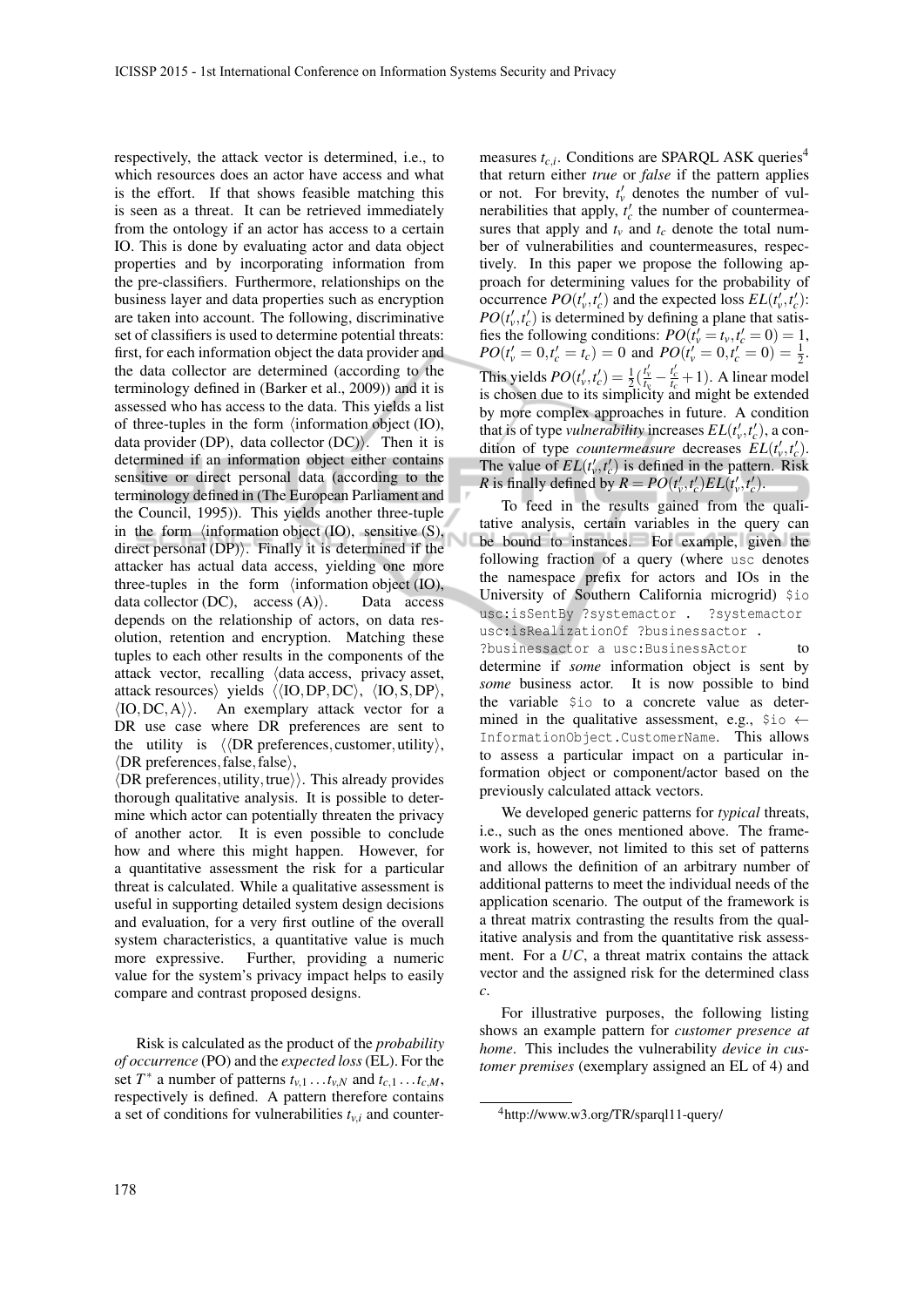the countermeasure *aggregation of data from multiple customers* (exemplary assigned an EL of -6).

```
<Pattern name="customer presence at home">
 <Vulnerability
    name="device in customer premises">
    <EL>4</EL>
    <Condition>
      ?device x:isRealizationOf $ba .
      $ba a x:BusinessActor .
      ?device x:Zone
      "Customer Premises"ˆˆxsd:string
    </Condition>
  </Vulnerability>
  <Countermeasure
   name="aggregation of data from multiple
     customers">
    <EL>-6</EL>
    <Condition>
      $io x:manyAreAggregatedBy ?io2
      ?io2 x:isReceivedBy ?ba1 .
     $io x:isRecevivedBy ?ba2
   FILTER (?ba1 != ?ba2)
    </Condition>
  </Countermeasure>
</Pattern>
\blacksquare
```
## 4 EVALUATION

For evaluating the framework new, previously unused use cases are applied. The set of threat patterns and their impact on privacy is based on the aforementioned literature reviews. We are therefore using a representative set of use cases describing typical applications in the smart grid. This includes, but is not limited to, smart metering, electric vehicle charging and DR. In this section a real-life use case from the University of Southern California microgrid is evaluated as an example. This use case has been chosen as it is (i) simple enough to verify results based on literature reviews; and (ii) complex enough to have an interesting combination of actors and information flows. We are focusing on a DR scenario similar to the one described in (Simmhan et al., 2011b). This scenario is outlined in Figure 3. A customer interested in DR creates an online profile stating on which DR actions the customer is interested to participate (e.g., turning down air condition). When the utilities want to curtail load with DR, a customer whose profile fits the current requirements is sent a text message to, e.g., turn down the air condition. This message is acknowledged by the customer and the utility further reads the meter values to track actual power reduction. Besides the data flows mentioned, this further involves the storing of the profile and the past behavior of the customer for a more accurate prediction. For modeling this use case as a DFG, the following actors and IOs are identified. Evaluation is performed with a prototypical implementation that uses DFGs and threat patterns as an input and produces a threat matrix as an output.

#### 4.1 Data Flow Graph

1N

Actors. Business actors are the *user* and the *utility*. The user is mapped to the system actors *smart meter*, *device* and *portal*. DR requests are sent to the user device (e.g., a cell phone) and the user's DR preferences are set in the portal (e.g., a web service). The smart meter is used to measure actual curtailment. The utility is mapped to a *DR repository*, containing preferences for each user and past behavior, to a *prediction unit* predicting DR requests based on the preferences and a *control unit* to meter user feedback and actual curtailment.

Information Objects. Cross-domain/zone information flows include user preferences sent to the utilities, DR requests sent to the user from the utility and both, the user acknowledge/decline and the meter values sent back to the utility. Information flows within the utilities' premises are from the DR repository to the prediction unit and from the control unit to the DR repository. Given the threat patterns introduced in Section 3, we use our framework to determine the privacy impact of this use case which provides the following results.

Customer Presence at Home. The qualitative analysis shows that in the DR repository of the utility information about both, past customer behavior and customer data is brought together, i.e., direct personal data is composed with a detailed history of a person's actions. Furthermore, the customer's acknowledge/decline and the measured curtailment reveal if a customer (i) responded to the DR request; and (ii) actually participated in DR; both is a indication for the presence at home. For this threat we identified four vulnerabilities (device in customer premises, collecting data at a certain frequency, receiver has access to data, data retention is unlimited) and one countermeasure (aggregation of data from multiple customers), resulting in a *PO* of 0.9, an *EL* of 11.5 and a risk value of 10.35.

Tracking Customer Position. In our case, this threat might apply in two different scenarios: First, this threat is immediate if the acknowledge/decline response to DR requests contains the customer position (e.g., if sent by a cell phone or other mobile device). This does not only show the customers past and present position, but also if the customer is able to remotely control devices in his premises. Second, when the customer is represented by an additional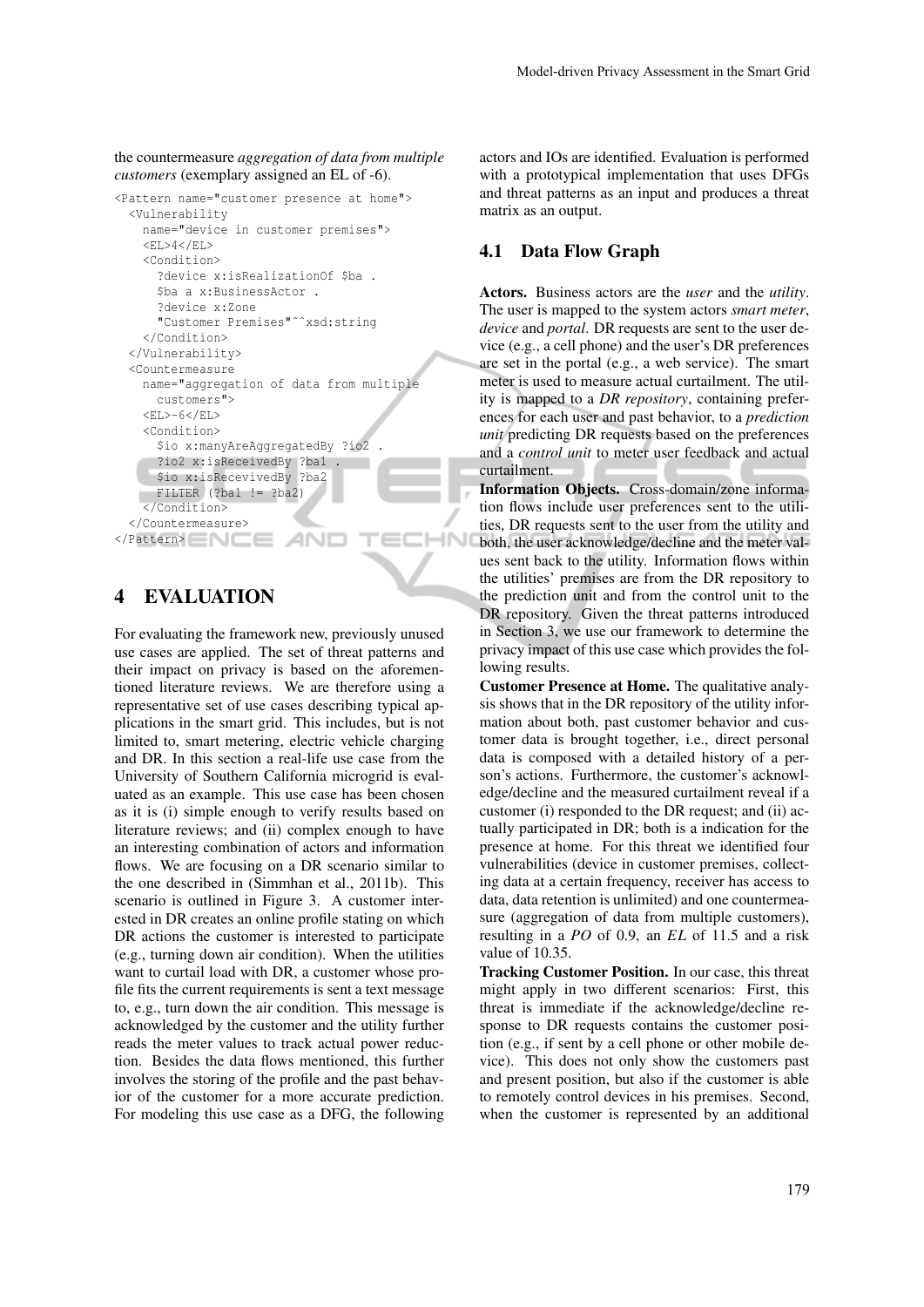

component *electric vehicle charging station*. Assuming that DR requests are also sent with respect to the charging behavior. Based on the amount of energy the customer is willing to DR it might be possible to estimate the consumption of the electric vehicle and subsequently the traveled distance. For this threat we identified two vulnerabilities (composition of location and timestamp, different actors have access to the same data) and one countermeasure (aggregation of data from multiple customers), resulting in a *PO* of 0.66, an *EL* of 5 and a risk value of 3.33.

The mode-driven assessment of the DR use case has shown that the risk of tracking customer position is low compared to the risk of determining customer presence at home. This result stems from the fact that there apply a number of vulnerabilities with high expected loss value, hence a device in the customer premises, data collected at a certain frequency, receiver has access to data and unlimited data retention.

# 5 CONCLUSION AND FUTURE WORK

In this paper we introduced a framework for the model-driven privacy assessment in the smart grid. The framework builds on an ontology driven approach matching threat patterns to use cases that are

modeled in adherence to standardized reference architectures. The approach presented here builds on meta-information and high-level data flows. It has been shown how to utilize this framework to successfully assess the privacy impact on use cases in early design time. Exemplary threats and exemplary use cases draw on insights from the University of Southern California microgrid. Future work will include an evaluation of the systems ability to generalize to arbitrary kinds of threats in the smart grid. Furthermore the system will be extended to serve as a policy decision point for system developers and customers in a smart grid IT infrastructure.

### ACKNOWLEDGEMENT

The financial support of the Josef Ressel Center by the Austrian Federal Ministry of Economy, Family and Youth and the Austrian National Foundation for Research, Technology and Development is gratefully acknowledged. Funding by the Austrian Marshall Plan Foundation is gratefully acknowledged. The authors would like to thank Norbert Egger for his contribution to the prototypical implementation.

This material is based upon work supported by the United States Department of Energy under Award Number number DE-OE0000192, and the Los Angeles Department of Water and Power (LA DWP). The views and opinions of authors expressed herein do not